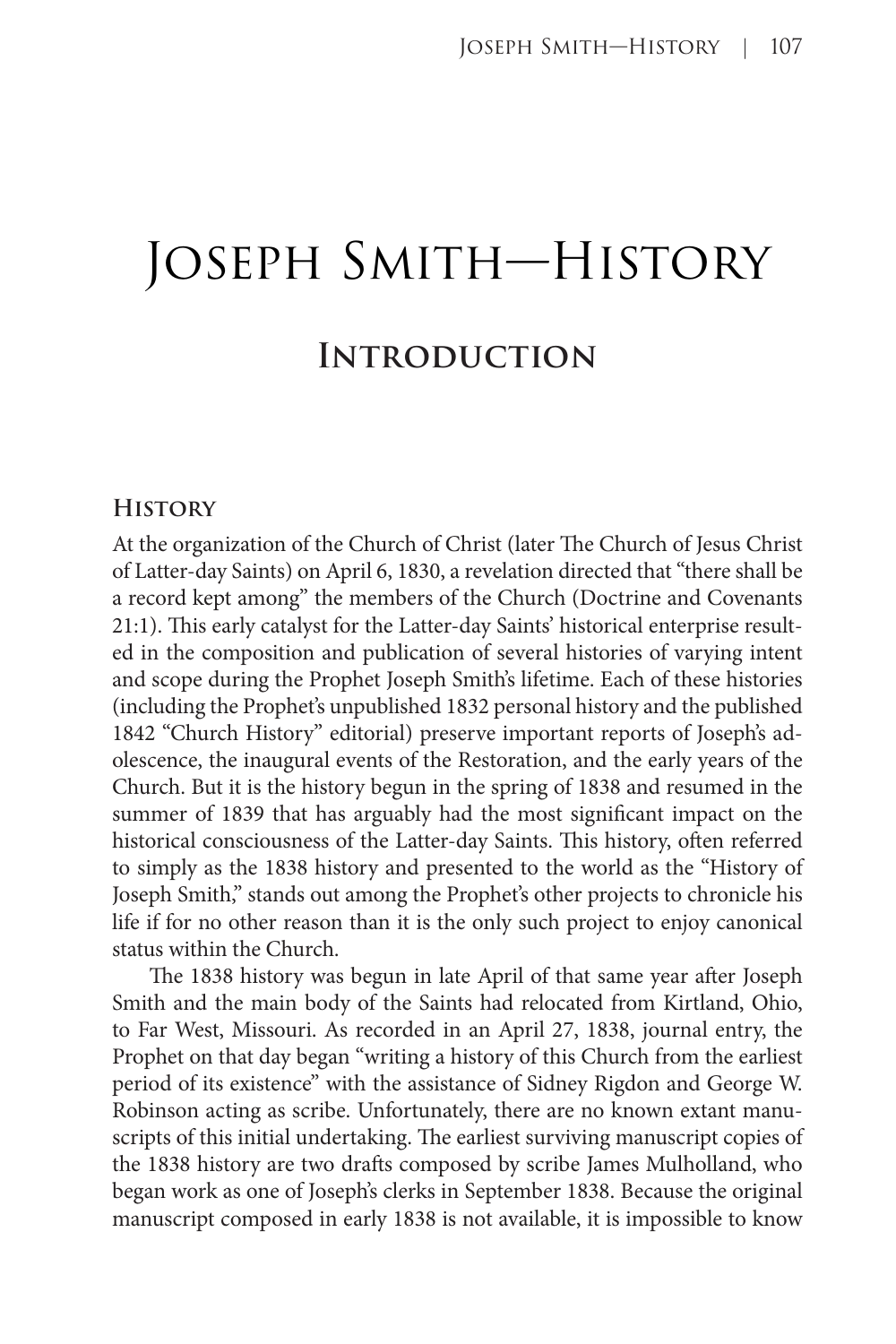with absolute certainty the relationship between it and Mulholland's copies prepared in the spring and summer of 1839 after the forced relocation of the Saints from Missouri to Illinois and the Prophet's imprisonment in Liberty Jail. It seems probable, however, that Mulholland's drafts prepared in 1839 are a continuation or otherwise faithful copy (with perhaps some revision) of the history began that previous year. After Mulholland's death in November 1839, supervision of the history fell into the hands of clerks including Robert B. Thompson, William W. Phelps, and Willard Richards, who continued to compose material and make revisions to the history during the Prophet's lifetime.

The 1838 history first appeared in print in the spring of 1842. The first portion of the history appeared in the March 15, 1842, issue of the *Times and Seasons*, the same issue that saw, among other things, the publication of the second installment of the book of Abraham (Abraham 2:19–5:21 and Facsimile 2). The history would continue to be published serially in the *Times and Seasons* until the Saints' exodus from Illinois in 1846, and by the time of the Prophet's death on June 27, 1844, the *Times and Seasons* had reached December 1831 in the history's narrative. Upon their settlement in Utah, the Saints resumed publishing the history from 1851–1858 in serial installments in the *Deseret News*.

Meanwhile, across the Atlantic in Great Britain, the Church's newspaper *The Latter Day Saints' Millennial Star* had begun republishing the "History of Joseph Smith" as early as June 1842, initially under the editorship of Apostle Parley P. Pratt. This series (a reprinting of the *Times and Seasons*' installments) would run until 1845 and then pick up again between 1852–1863 by reprinting the *Deseret News*' run of the series. This web of publications and republications would eventually be stabilized in B. H. Roberts's six-volume *History of the Church of Jesus Christ of Latter-day Saints* (published between 1902–1912), which for practically the entirety of the twentieth century would serve as the principal edition of this material.

When Apostle Franklin D. Richards prepared his 1851 first edition of the Pearl of Great Price, he included, with some revision, the early installments of the series as "Extracts from the History of Joseph Smith." Unlike some of the other material in succeeding editions, the "Extracts from the History of Joseph Smith" (now Joseph Smith—History) has remained a mainstay of this book of scripture, having been retained in each of the major editions and undergoing comparatively minimal revision.

As Latter-day Saint historical consciousness has expanded with the work of the Joseph Smith Papers Project and other scholarly enterprises, appreciation for the 1838 history has not waned. Beginning in the 1960s, for instance, Latter-day Saints have benefitted from the rediscovery and publication of the Prophet's other histories, which relay different accounts of many of the same foundational events detailed in the canonical version. Instead of seeing these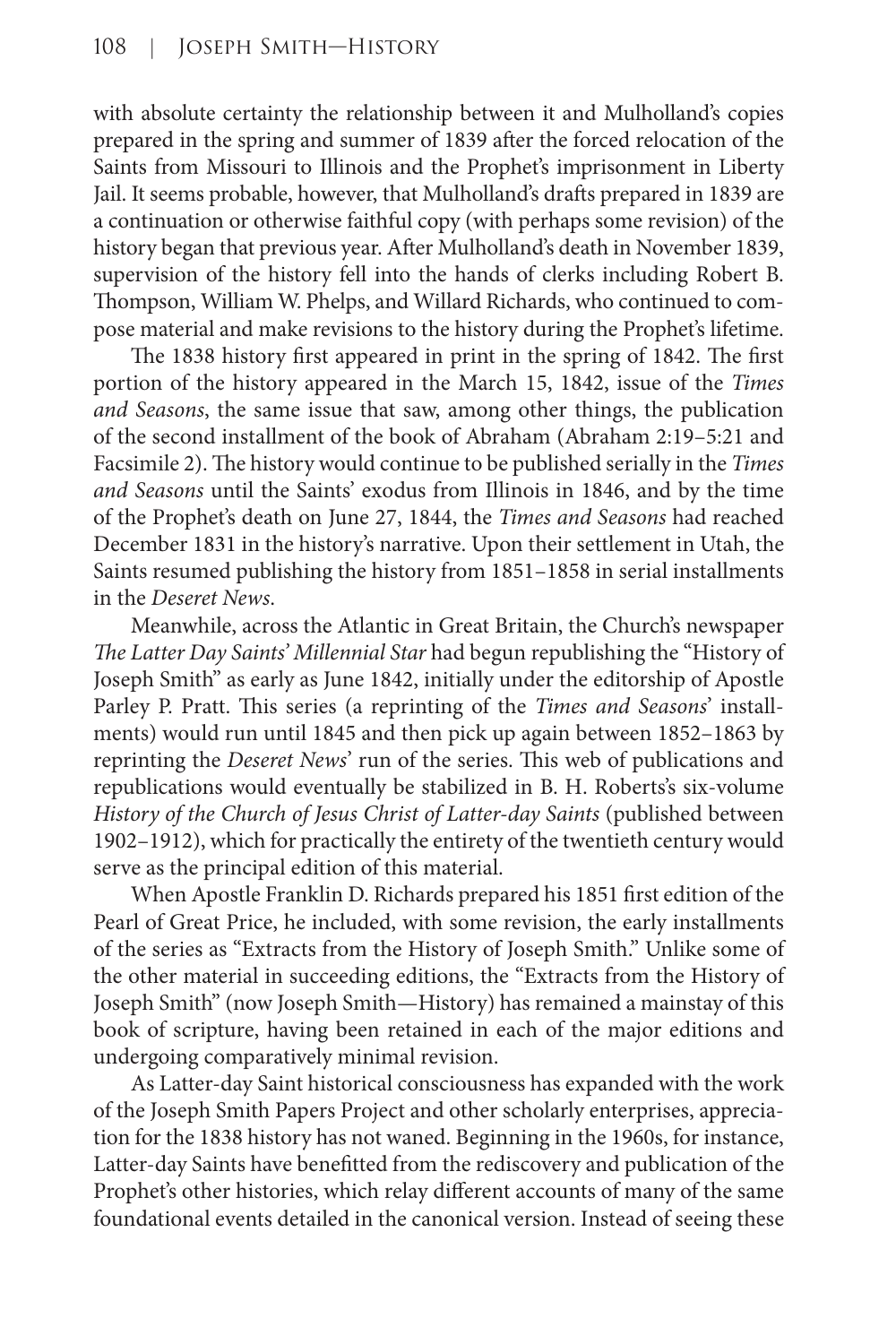different records as somehow undermining the canonical account, most lay members of the Church, to say nothing of historians, have welcomed these discoveries as contributing to a richer, fuller understanding of the Prophet's story. Still, until such a time when, if ever, any of these other histories are accepted into the canon, Joseph Smith's 1838 history will remain the preeminent retelling of his early life and prophetic calling.

#### **Structure**

As would be expected, Joseph Smith—History is told in the Prophet's autobiographical voice. It is entirely a prose narrative that is recounted, with the exception of one small portion (Joseph Smith—History 1:64–65), from the Prophet's own perspective. Although it seeks to "put all inquirers after truth in possession of the facts" (1:1), the history is far from a neutral, dispassionate chronicling of the events it describes. The composition of the history began between the bitter apostasies of Kirtland in 1837 and the mounting tensions in Missouri that would explode in late 1838 as the Missouri Mormon War. It was in this hostile, polemical environment that the Prophet opens his history by decrying the "reports which have been put in circulation by evil-disposed and designing persons" who wished "to militate against its character as a Church and its progress in the world." Indeed, feeling "induced" to go on the record, the Prophet's stated intention with the history was to "disabuse the public mind" that was being excited against the Latter-day Saints with scurrilous claims coming from a less-than-sympathetic national press. This undoubtedly accounts for the defiant tone that runs throughout the history, the negative portrayal of those who opposed Joseph (whose actions are routinely described as "persecution" and "mobbing"), and the sense of persecution young Joseph felt in response to his visionary experiences that frames the opening and closing verses of the canonical text (1:21–26, 61, 74–75).

The canonical 1838 history draws partially from extant records, which it embeds into the narrative. This is seen most clearly with the retelling of Martin Harris's February 1828 visit with Charles Anthon and other scholars, which quotes verbatim an otherwise unattested account from Harris (see 1:64–65). The manuscript version of the history and the early publications of the same also embedded revelations in the Doctrine and Covenants as they were received at key points in the unfolding early events of the Restoration, but these were removed by Franklin D. Richards in the 1851 Pearl of Great Price and so are absent from the canonical text. Biblical quotations dot the text, sometimes explicitly quoted and other times silently alluded to or paraphrased. Beginning in the 1851 Pearl of Great Price, Oliver Cowdery's 1834 lengthy description of the translation of the Book of Mormon and the priesthood restoration has footnoted the Prophet's narrative.

The influence of Joseph's memory in attempting to reconstruct the events of his early life is on display throughout the history, and especially in the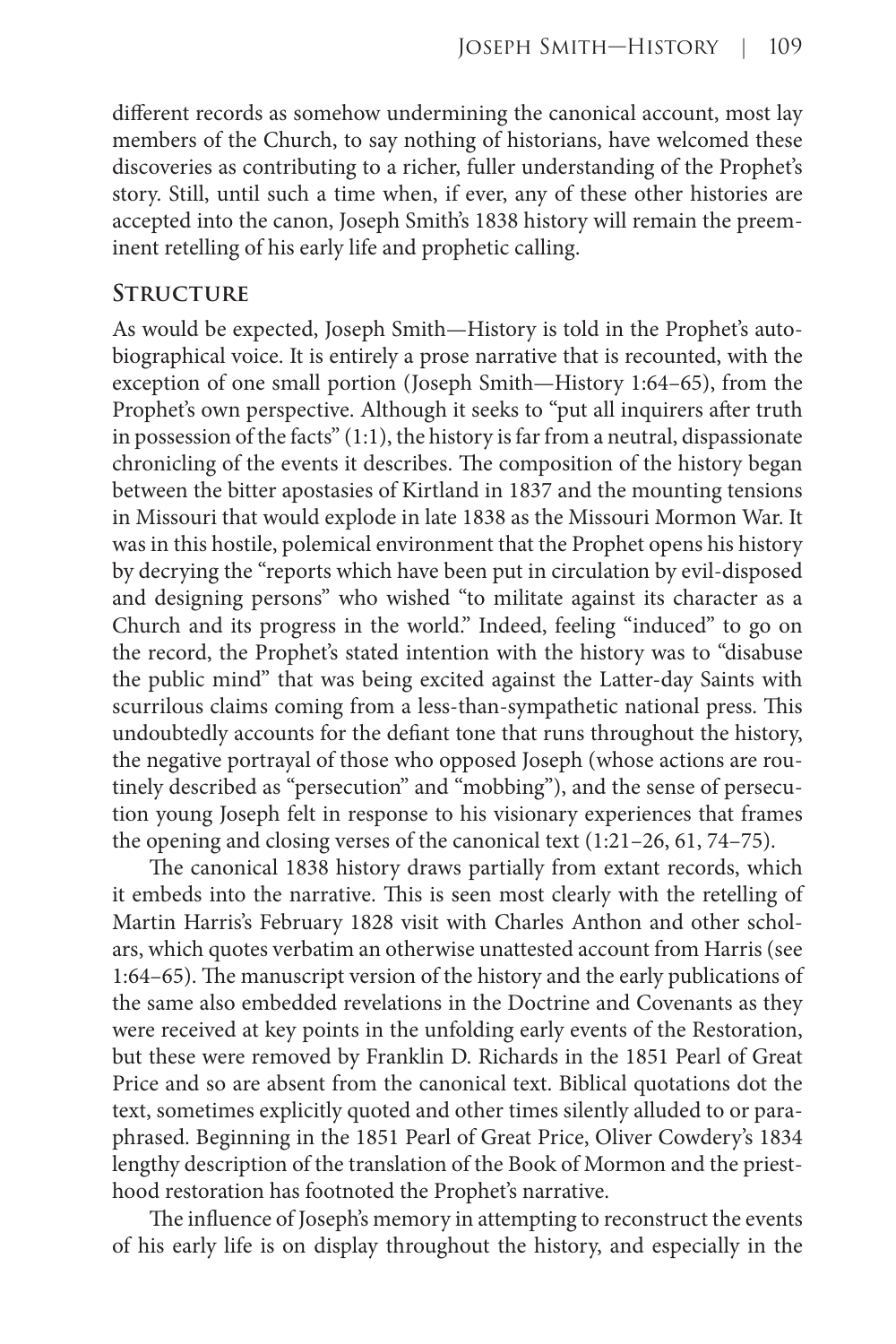portions of the narrative that cover his early life and adolescence. This can be detected in how the Prophet sometimes uses qualifiers or approximations (for example, "I was in my tenth year, or thereabouts . . . ," "sometime in the second year after our removal to Manchester . . . ," "a little over fourteen years of age . . . ," "sometime in this month of February . . . ," "in due time [it would] be conferred on us . . .") when giving some dates and details, while at other times providing details that are firm and concrete (see Joseph Smith—History 1:27, 59, 68, 72). This should come as no surprise since some of the events the Prophet recounts occurred when he was a young boy and a teenager nearly two decades earlier. It should also come as no surprise that the events of 1837–1838 may well have influenced his memory and how he retold his story, including, as mentioned above, the extreme sense of persecution Joseph remembers feeling as a young man that is not as pronounced in other histories. Rather than being signs of intentional misrepresentation or deceit, however, these features give the history a marked sense of authenticity and sincerity.

## **Significance for Latter-day Saints**

After its canonization with the rest of the Pearl of Great Price on October 10, 1880, the impact (and importance) of the 1838 history on the Latter-day Saints' historical identity grew significantly. Now the Saints had an accessible account of the founding events of their religion that carried with it canonical weight and authority. Sensing its importance, generations of Saints after the history's canonization have endeavored to reproduce, retell, and disseminate its content and message as widely as possible. From the late nineteenth century and into the twenty-first, a veritable avalanche of missionary tracts and pamphlets; articles; books; Sunday School, priesthood quorum, and Relief Society curricula; videos; music; and other media reproduced, retold, and repurposed the canonical text of the 1838 history as the defining institutional and cultural narrative of Joseph Smith's earliest visionary experiences.

Besides serving as the Church's flagship story of its earliest years, Joseph Smith's 1838 history has also served as a deep theological wellspring from which Latter-day Saints draw out significant doctrinal truths. For example, from the Prophet's account of his First Vision (1:14–20) members of the Church have extrapolated important points that touch on the nature of the Godhead (that God the Father and His Son, Jesus Christ, are two separate, embodied personages) and the reality of modern revelation. Far from treating it as nothing but a dry historical report, the Saints have largely treated the canonical version of Joseph's 1838 history as a sacred repository that can be used to formulate lasting theological paradigms.

But perhaps the most pronounced effect the 1838 history has had on the lives and faith of individual Latter-day Saints can be seen in how so many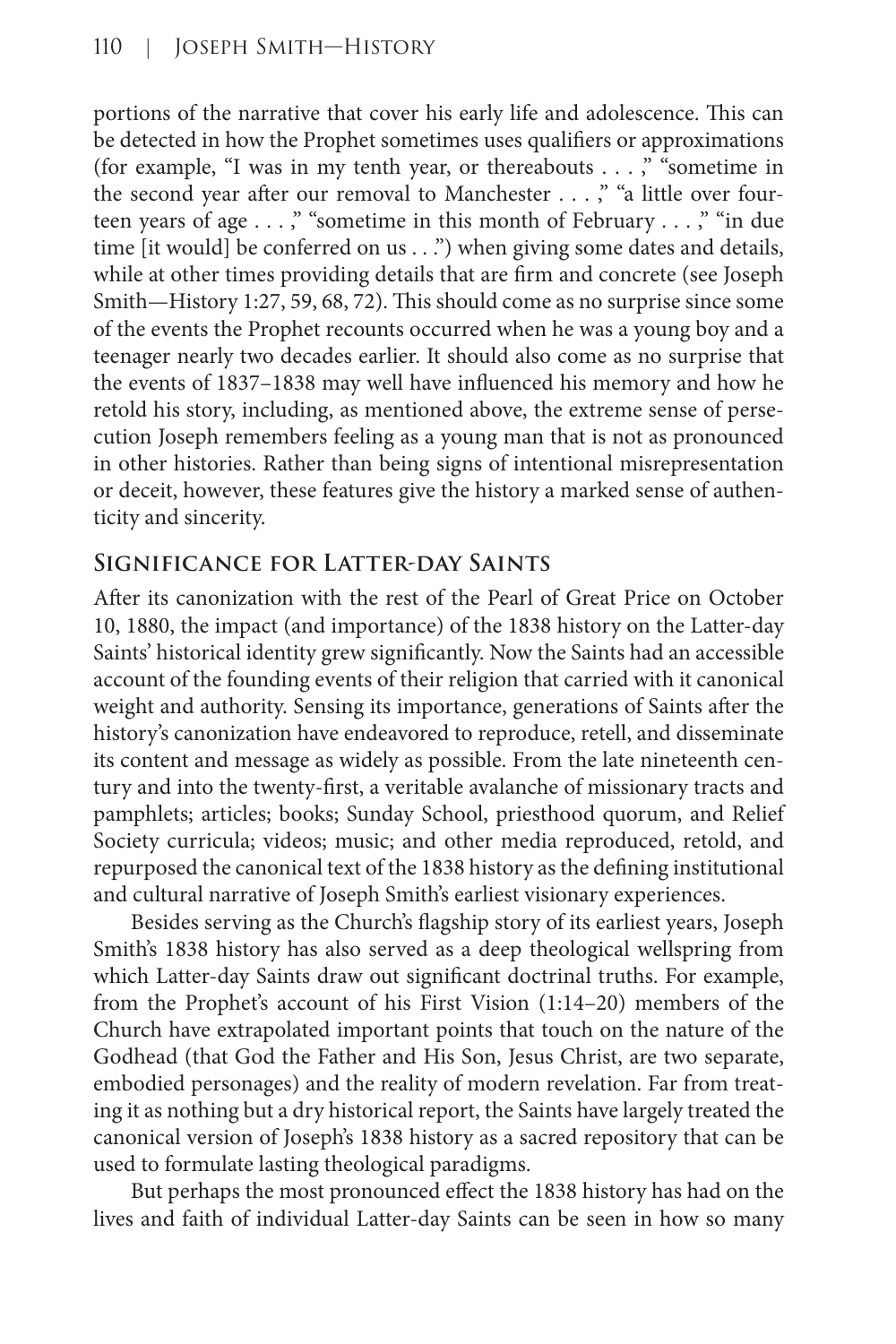have deeply internalized the Prophet's story as their own. As they are encouraged to do as children and young adults, or even as adults, Latter-day Saints universally personalize Joseph's story of seeking and finding God in a time of confusion and unrest through faith, humility, and prayer. The boy Prophet's account of approaching God as he sought answers to the deepest concerns of his soul has inspired generations of faithful Saints to follow his example. In this way among others, the 1838 history serves both as a sacred history that retells the past experiences of those who encountered the divine and as a living history that continues to carry profound spiritual relevance for modern readers.

## **Selected Bibliography**

- Allen, James B. "Eight Contemporary Accounts of Joseph Smith's First Vision—What Do We Learn from Them?" *Improvement Era*, April 1970, 4–13.
- Allen, James B., and John W. Welch. "Analysis of Joseph Smith's Accounts of His First Vision." In *Opening the Heavens: Accounts of Divine Manifestation, 1820–1844*, edited by John W. Welch. 2nd ed., 37–77. Provo, UT: BYU Studies, 2017.
- Anderson, Richard D. *Joseph Smith's New England Heritage*. 2nd revised edition. Salt Lake City, UT: Deseret Book; Provo, UT: BYU Press, 2003. ———. "Joseph Smith's Testimony of the First Vision." *Ensign*, April 1996, 10–21.
- Barney, Ronald O. "The Restoration of the Priesthoods." In *A Reason for Faith: Navigating LDS Doctrine & Church History*, edited by Laura Harris Hales, 59–68. Provo, UT: Religious Studies Center, Brigham Young University; Salt Lake City, UT: Deseret Book, 2016.
- Baugh, Alexander L., ed. *Days Never to Be Forgotten: Oliver Cowdery*. Provo, UT: Religious Studies Center, Brigham Young University, 2009.
- Bennett, Richard E. "The Circumference of the Apostleship." In *A Firm Foundation: Church Organization and Administration*, edited by David J. Whittaker and Arnold K. Garr, 59–81. Provo, UT: Religious Studies Center, Brigham Young University; Salt Lake City, UT: Deseret Book, 2011.
- Bushman, Richard L. *Joseph Smith and the Beginnings of Mormonism*. Urbana, IL: University of Illinois Press, 1984.
- Cannon, Brian Q. "Priesthood Restoration Documents." *BYU Studies* 35, no. 4 (1995–96): 163–207.
- Gardner, Brant A. *The Gift and Power: Translating the Book of Mormon*. Salt Lake City, UT: Greg Kofford Books, 2011.
- Harper, Steven C. *First Vision: Memory and Mormon Origins*. New York, NY: Oxford University Press, 2019.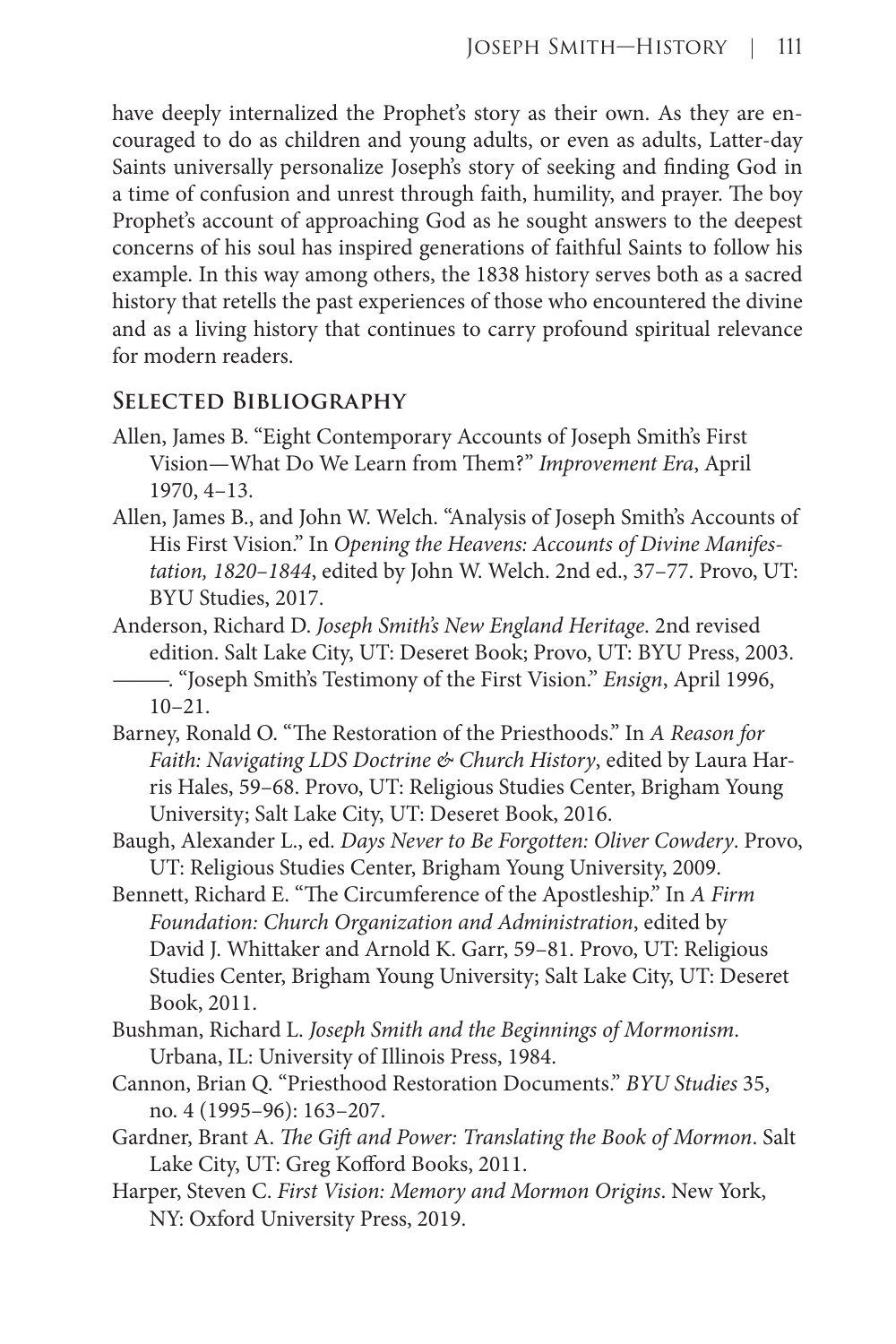———. *Joseph Smith's First Vision: A Guide to the Historical Accounts*. Salt Lake City, UT: Deseret Book, 2012.

- Hartley, William G. "'Upon You My Fellow Servants': Restoration of the Priesthood." In *My Fellow Servants: Essays on the History of the Priesthood*, edited by William G. Hartley, 3–24. Provo, UT: BYU Studies, 2010.
- Holzapfel, Richard Neitzel. "The Early Years, 1805–19." In *Joseph Smith, the Prophet and Seer*, edited by Richard Neitzel Holzapfel and Kent P. Jackson, 1–22. Provo, UT: Religious Studies Center, Brigham Young University; Salt Lake City, UT: Deseret Book, 2010.
- Jackson, Kent P. "The Appearance of Moroni to Joseph Smith." In *Studies in Scripture, Volume Two: The Pearl of Great Price*, edited by Robert L. Millet and Kent P. Jackson, 339–366. Salt Lake City, UT: Randall Books, 1985.
- Jessee, Dean C. "The Early Accounts of Joseph Smith's First Vision." *BYU Studies* 9, no. 3 (1969): 275–294.
	- ———. "The Reliability of Joseph Smith's History." *Journal of Mormon History* 3 (1976): 23–46.
- ———. "The Writing of Joseph Smith's History." *BYU Studies* 11, no. 4 (1971): 439–473.
- Largey, Dennis L., Andrew H. Hedges, John Hilton III, and Kerry Hull, eds. *The Coming Forth of the Book of Mormon: A Marvelous Work and a Wonder*. Provo, UT: Religious Studies Center, Brigham Young University; Salt Lake City, UT: Deseret Book, 2015.
- MacKay, Michael Hubbard. "'Git Them Translated': Translating the Characters on the Gold Plates." In *Approaching Antiquity: Joseph Smith and the Ancient World*, edited by Lincoln H. Blumell, Matthew J. Grey, and Andrew H. Hedges, 83–116. Provo, UT: Religious Studies Center, Brigham Young University; Salt Lake City, UT: Deseret Book, 2015.
- MacKay, Michael Hubbard, and Gerrit J. Dirkmaat. *From Darkness unto Light: Joseph Smith's Translation and Publication of the Book of Mormon*. Provo, UT: Religious Studies Center, Brigham Young University; Salt Lake City, UT: Deseret Book, 2015.
- MacKay, Michael Hubbard, and Nicholas J. Frederick. *Joseph Smith's Seer Stones*. Provo, UT: Religious Studies Center, Brigham Young University; Salt Lake City, UT: Deseret Book, 2016.
- Morris, Larry E. *A Documentary History of the Book of Mormon*. New York, NY: Oxford University Press, 2019.
- Porter, Larry C. "Dating the Restoration of the Melchizedek Priesthood." *Ensign*, June 1979, 5–10.
- Welch, John W. "Timing the Translation of the Book of Mormon: 'Days [and Hours] Never to Be Forgotten.'" *BYU Studies Quarterly* 57, no. 4 (2018): 11–50.